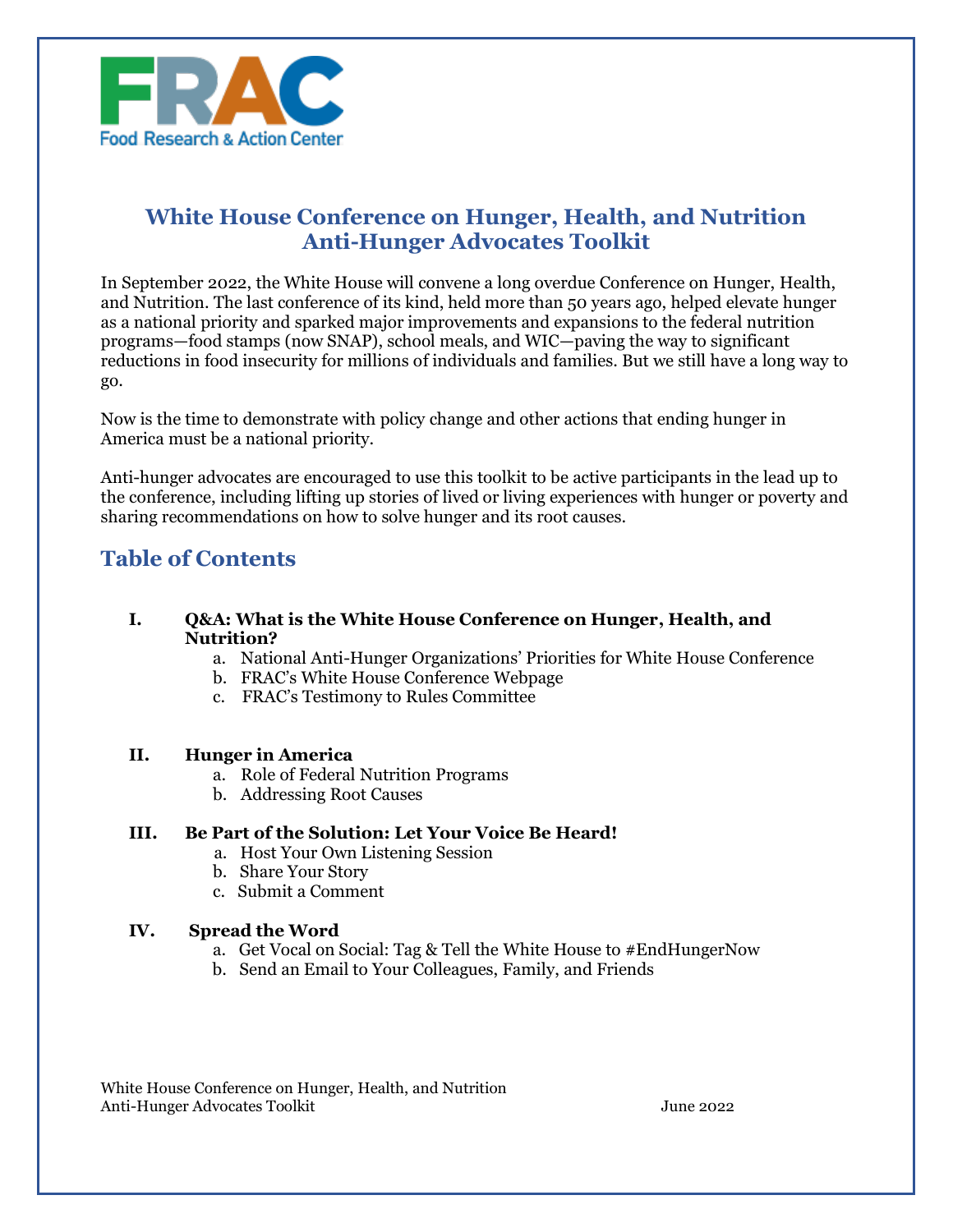

# **I. Q&A**

## **Q. What is the White House Conference on Hunger, Health, and Nutrition?**

A. The Biden-Harris administration has announced that the White House Conference on Hunger, Nutrition, and Health will be sometime in September 2022. Work on the conference is starting this summer, with the hope to release a national strategy to end hunger and increase healthy eating and physical activity in the U.S. by 2030.

- o See National Anti-[Hunger Organizations' Priorities](https://frac.org/wp-content/uploads/Final-WHC-Priorities-public-2.pdf) for the Conference.
- o Bookmark [FRAC's White House Conference webpage](https://frac.org/white-house-conference).
- o Read FRAC's [testimony to the Rules Committee.](https://frac.org/wp-content/uploads/FinalWHCTestimony.pdf)
- **Q. When was the last White House Conference on Hunger, Health, and Nutrition?** A. More than 50 years have passed since the White House convened a conference that helped elevate hunger as a national priority and sparked major improvements and expansions to the federal nutrition programs—food stamps (now SNAP), school meals, and WIC—paving the way to significant reductions in food insecurity for millions of individuals and families.

### **Q. Why is it important that addressing hunger be the "North Star" of the conference?**

A. The COVID-19 pandemic has only deepened America's hunger crisis. The nation cannot effectively recover from the fall out of the public health and economic crisis without prioritizing ending hunger. The time is now to implement bold, innovative, and multisector solutions to end hunger and food insecurity in this country.

### **Q. How can I or my organization be a part of the White House Conference?**

A. It is important that the White House hear from a wide variety of stakeholders on what the government must do to end hunger in this country. The White House Conference is an opportunity for advocates, the private sector, local, state, U.S. territorial and Tribal governments, and people with lived experience with hunger or poverty to share their ideas for how we can build upon the critical gains and lessons learned over the last five decades since the last conference, to further strengthen the food security safety net and eradicate poverty-related hunger in the United States.

You can lend your voice through listening sessions and by sharing your story, submitting a comment, and getting vocal on social media. See how below.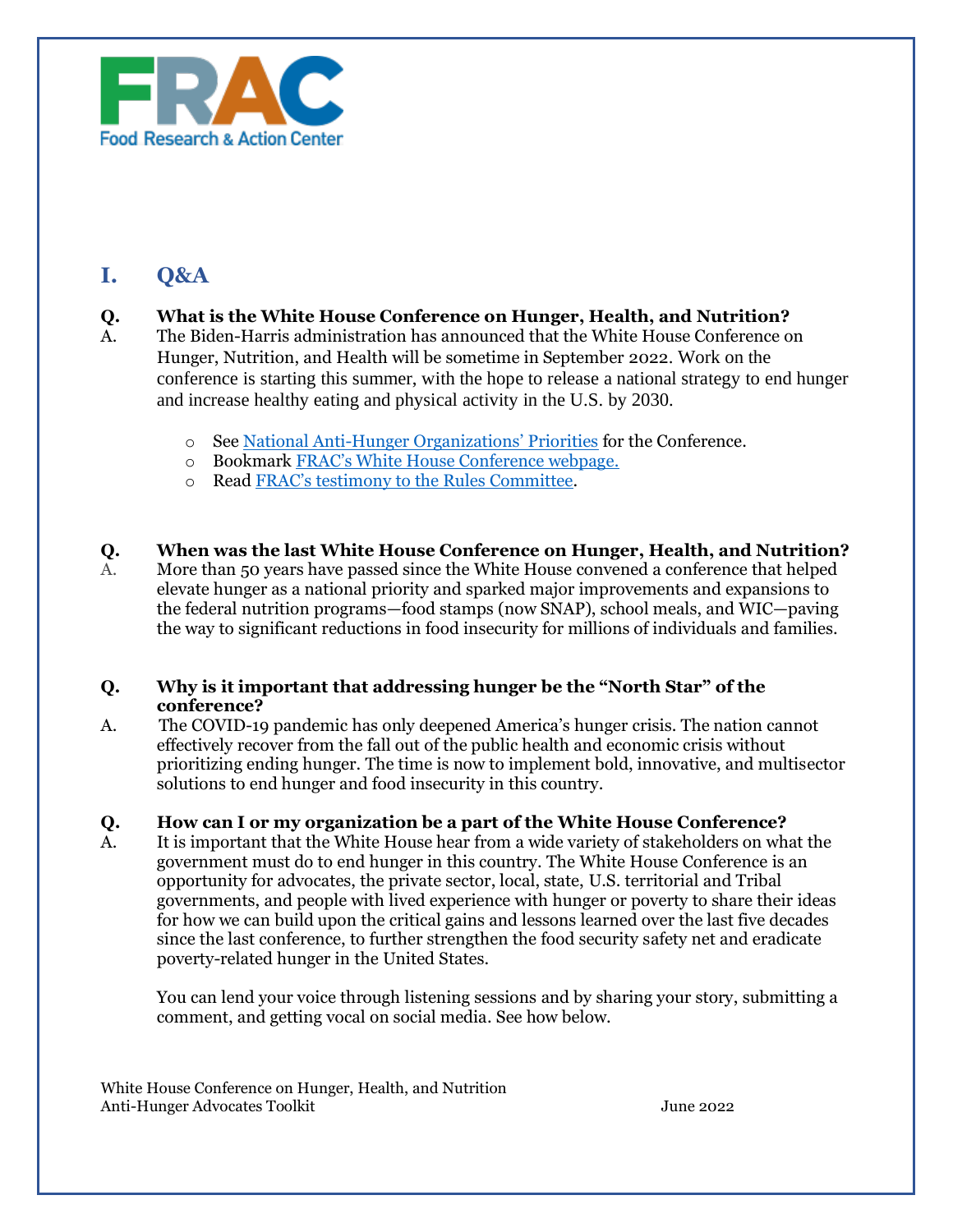

## **II. Hunger in America: Did You Know … ?**

- The COVID-19 pandemic only deepened America's hunger crisis. Today, 1 in 9 adults report not having enough to eat
- The pandemic has shone a spotlight on the disparities that have existed for far too long. Over 1 in 5 Black households with children and 1 in 4 Latinx households with children reported they sometimes or often did not have enough to eat in April 2022, more than double that of White households.
- More needs to be done to address unprecedented food insecurity and the racial and economic disparities in food and economic security.
- Addressing hunger in the U.S. must promote equity, including by and focusing on populations struggling disproportionately, including, among others, children, women, people with disabilities, Black and Latinx households, immigrants, older adults, LGBTQ people, returning citizens, and people experiencing homelessness.
- Hunger hurts us all. Eliminating hunger would save the nation billions of dollars in doctor and hospital bills, special education costs, and lost economic productivity.
- Polls have consistently found that voters do not think the government is doing enough to solve hunger.
- There are proven strategies to make progress:
	- The federal nutrition programs are among our nation's most important, proven, and cost-effective public interventions, and they must be bolstered as part of a comprehensive plan to end hunger with dignity.
	- For example, the child nutrition programs such as school meals, child care meals, and afterschool and summer meals are profoundly important programs with well-documented benefits to the health and well-being of children and families.
	- The Supplemental Nutrition Assistance Program (SNAP) helps millions of households put food on the table. Closing gaps in SNAP eligibility and increasing benefit amounts can bolster the program's positive impact further.
	- SNAP boosts local economies. Each \$1 of SNAP benefits during an economic downturn generates between \$1.50 and \$1.80 in economic activity.
- Hunger is solvable. We just need the political will.

## **III. Be Part of the Solution: Let Your Voice Be Heard!**

There are several opportunities for you to raise your voice and weigh in on the national strategy the Biden-Harris Administration is creating to address hunger, nutrition, and health:

• **Host your own convening** to discuss strategies to end hunger by 2030. Share what was discussed via e-mail with the White House by July 15. Check out the [White House's toolkit](https://health.gov/sites/default/files/2022-06/White%20House%20Tookit%20%282%29.pdf) for more information. Please also let FRAC know of your convening by emailing [hungerstories@frac.org](mailto:hungerstories@frac.org) and we can help spread the word.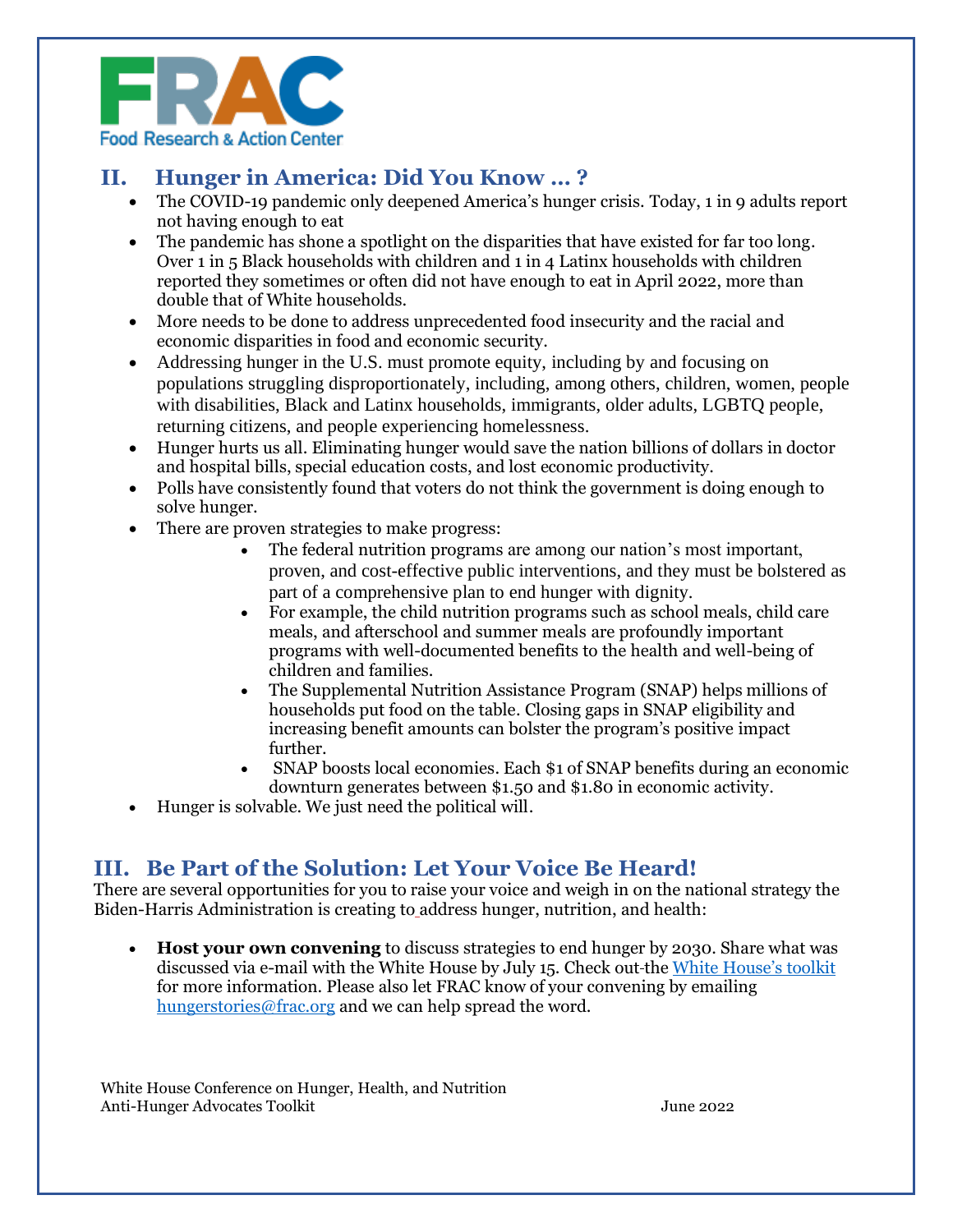

**Share your story** about your lived or living experience with hunger. Be sure to also share your story with FRAC via [hungerstories@frac.org.](mailto:hungerstories@frac.org).

#### *Guide to Share Your Story*

The deadline to submit your story on th[e White House portal](https://health.gov/our-work/nutrition-physical-activity/white-house-conference-hunger-nutrition-and-health/share-your-ideas-and-stories) is **July 15**. Your ideas and experiences with hunger will help inform a national strategy that will be announced at the White House Conference in September 2022. The potential for your story to touch and move others to take action to end hunger is great. Get inspired by these stories on [FRAC](https://frac.org/blog)  [Chat](https://frac.org/blog).

*Prompts to help tell your story:*

- $\circ$  How has the struggle against hunger created barriers to leading an active, healthy life?
- o What tough choices do you have to make when there is not enough food available for you or your family?
- $\circ$  What do you think would surprise people about your experience with hunger?
- o How have federal nutrition programs like SNAP, WIC, and school meals helped ensure you and your family get the nutrition you need?
- o Why do you think the government should invest more in these and other federal nutrition programs to make them better?
- o How would more adequate wages, better job opportunities, more affordable housing and health care help you and your family put food on the table?
- $\circ$  What are 3–5 things you think the government should do to end hunger in America?
- $\circ$  Consider including the following priorities that are supported by FRAC and [other national anti-hunger organizations](https://frac.org/wp-content/uploads/Final-WHC-Priorities-public-2.pdf) in your submission. It is critical to hear from a range of people about the importance of these comprehensive priorities so that the conference is centered on addressing poverty-related hunger.
- **Share your recommendations** for ending hunger with the White House by **July 15**. You can submit via the <u>web [portal](https://health.gov/our-work/nutrition-physical-activity/white-house-conference-hunger-nutrition-and-health/share-your-ideas-and-stories)</u> or via [e-mail](mailto:WHHungerHealth@hhs.gov%20a) if you have a document you want to share.

*Prompts to submit a comment:*

- Share facts about the reality of hunger in America. (See above)
- Highlight solutions for ending hunger:
	- Share prosperity by creating good jobs and better wages and benefits.
	- Invest in safe and affordable housing and access to quality affordable health care.
	- Increase SNAP benefit amounts so families can better afford to put food on the table.
	- Ensure every child has access to free school meals to support their health and learning
	- Expand the reach of child care food and afterschool and summer meals to fuel children's growth and development.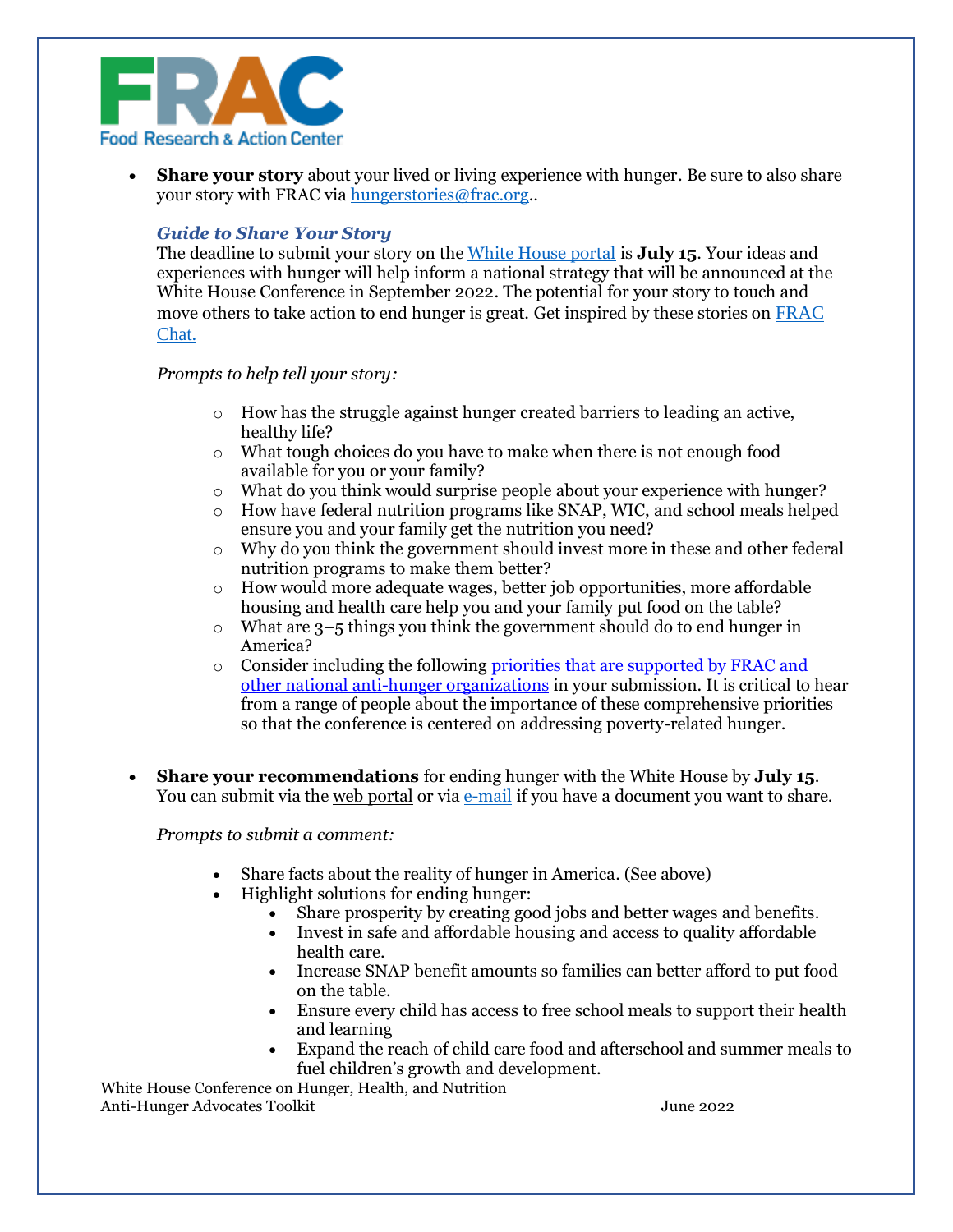

- Reach more mothers, babies, and young children with WIC.
- Improve access to healthy food, such as full-service grocery stores in every community, to make it possible for families to stave off hunger and stay healthy.
- Encourage state and local governments, nonprofits, and private-sector stakeholders to increase public education and outreach efforts for nutrition programs.
- Eliminate structural racism and remove other barriers that create inequities.
- Address the root causes of hunger such as lack of adequate wages, affordable housing, and health care.
- Build on lessons learned during pandemic, such as free school meals for all children no matter household income, boosts to SNAP benefits, and accessing WIC benefits remotely.
- Create streamlined access to nutrition programs and other public benefits so that people experiencing hunger can readily get help.
- Consider including the following priorities that are supported by FRAC [and other national anti-hunger organizations](https://frac.org/wp-content/uploads/Final-WHC-Priorities-public-2.pdf) in your submission. It is critical to hear from a range of people about the importance of these comprehensive priorities so that the conference is centered on addressing poverty-related hunger.

## **IV. Spread the Word**

Use **#MyHungerSolution** to share your ideas to **#endhungernow** with the **@WhiteHouse** and encourage others to do so. FRAC will compile all the solutions tagged with **#myhungersolution** and share with the White House. Be sure to also tag @fractweets!

You may also share these [graphics.](https://www.dropbox.com/sh/r3sgspjwhkaeqy9/AAB2Udi22Y4q8k6-ke63pJ44a?dl=0)

*Get vocal on social: Tag and tell the White House to #EndHungerNow: (Click to Tweet)*

- After more than half a century, there will finally be a second White House [Conference](https://clicktotweet.com/V4O5a) in September focused on how to [#EndHungerNow](https://clicktotweet.com/V4O5a) in America! Help @fractweets and other [advocates](https://clicktotweet.com/V4O5a) elevate hunger as a priority by sharing [#myhungersolution.](https://clicktotweet.com/V4O5a) <https://frac.org/white-house-conference>
- It will take all of us to #EndHungerNow in America! Share [#myhungersolution](https://ctt.ec/5ZdeN) with @fractweets and other advocates. [https://frac.org/white-house-conference](https://ctt.ec/5ZdeN)
- Tag and tell the [@WhiteHouse](https://clicktotweet.com/zH7E3) on how the Conference on Hunger, Nutrition, and Health can help #EndHungerNow. Share [#MyHungerSolution](https://clicktotweet.com/zH7E3) that you would like to see featured at this conference. [https://frac.org/white-house-conference](https://clicktotweet.com/zH7E3)